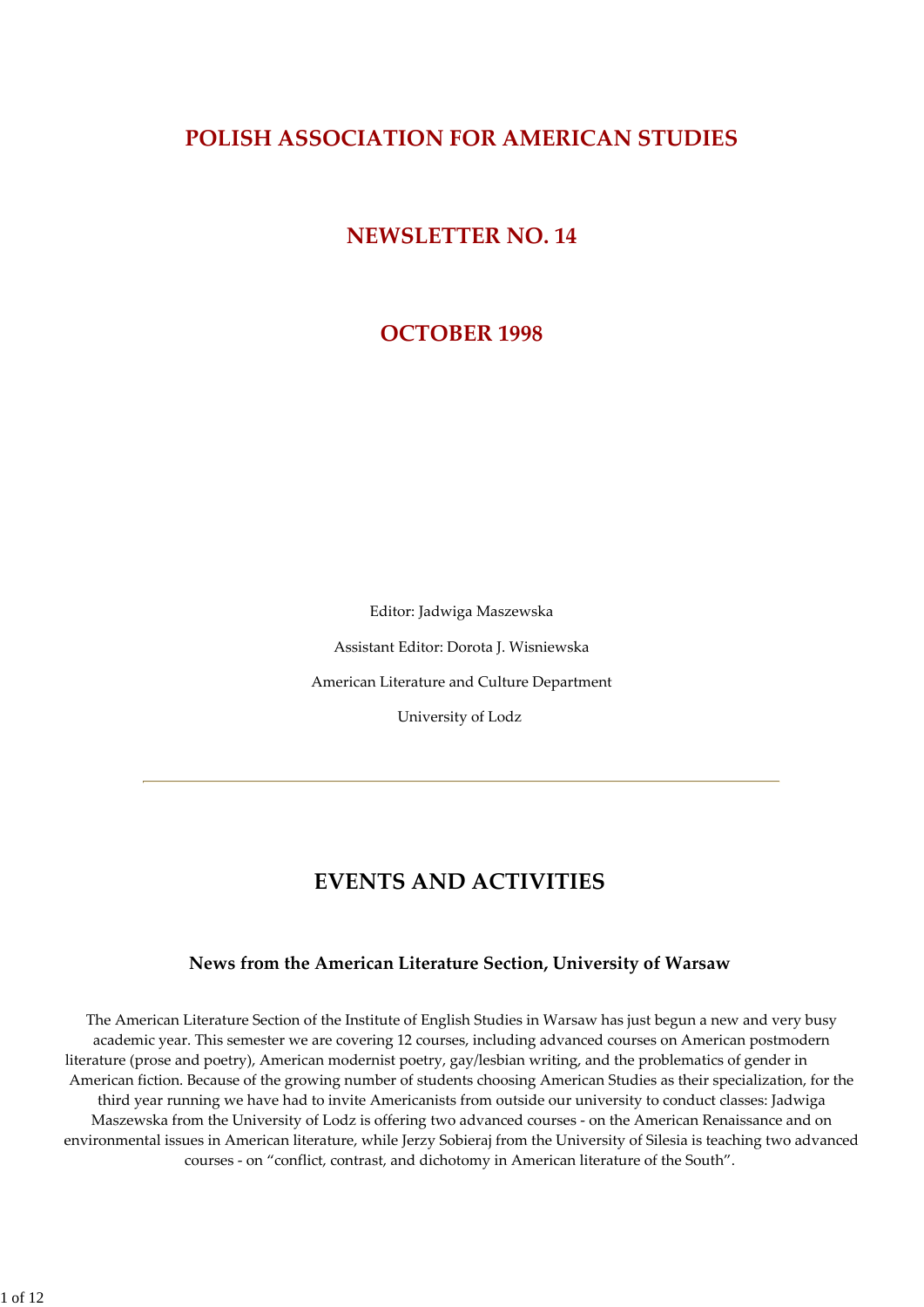## One of our young colleagues, Tomasz Basiuk, obtained his Ph.D. degree in December 1997, having completed his dissertation on narrative techniques in the novels of William Gaddis.

Another young teacher from the Section, Ewa Luczak, has taken leave for 1 semester to complete her doctoral thesis on the role of memory in the writing of Toni Morrison.

At the moment 4 postgraduate students are preparing their Ph.D. dissertations in our Section., working on a variety of subjects - from early 20th - century American autobiography, through motifs of madness in the 19th - century American prose, the multiethnicity of the female voice in American literature, and modernist women poets.

As a follow-up to the last year's PAAS conference in Serock organized by our Section, a publication containing the conference materials is being prepared by Agata Preis‐Smith, together with Piotr Skurowski. We have received financial assistance from the Scientific Research Committee (KBN), which has provided 15,000 zloties towards the cost of the publication, as well as support from Ms. Kate Delaney, the U.S. Cultural Attaché.

# **News from the Department of American Literature and Culture, UMCS, Lublin**

## **Conference ʺTeaching American Studies in Central and Eastern Europe**

Between 24 and 26 September 1998 Department of American Literature and Culture in Lublin organized a conference "Teaching American Studies in Central and Eastern Europe" in Pulawy. 40 participants from Belarus, Ukraine, Russia, Czech Republik, Hungary, Estonia, Lithuania, Poland, Holland, Germany and the United States attended 3 days of plenary lectures and workshops presented and led by European and American scholars, including Heinz Ickstadt, the presiding officer of EAAS, Rob Kroes, former EAAS president, Jay Mechling (UC, Davis), Norman Yetman (University of Kansas), Agnieszka Salska (University of Lodz), Kate Delaney (US Cultural Attaché, Warsaw), Jerzy Durczak (Maria Curie‐Sklodowska University), and Jerzy Kutnik (Maria Curie‐Sklodowska University). The conference was made possible by generous grants from USIS in Warsaw and Maria Curie‐Sklodowska University. The majority of both participants and organizers agreed that the conference was a success and that there was a continuing need for such events. A similar conference is planned for the next year.

## **Guest Lecturers**

Prof. Marshall Toman ‐ "Current Native American Issues" and "Multicultural Art in the U.S".

Prof. James Deutsch ‐ "Folklore in the Academy and Hollywood Film Genres"

Prof. Anthony J. Graybosch ‐ "The Americanization of Media: The Impact of the Digital Revolution on Filtering the News"

and "Visions of Heaven and Hell in Delta Blues"

Prof. Karal Ann Marling ‐ "The Discourse of American Advertisements in the 50s"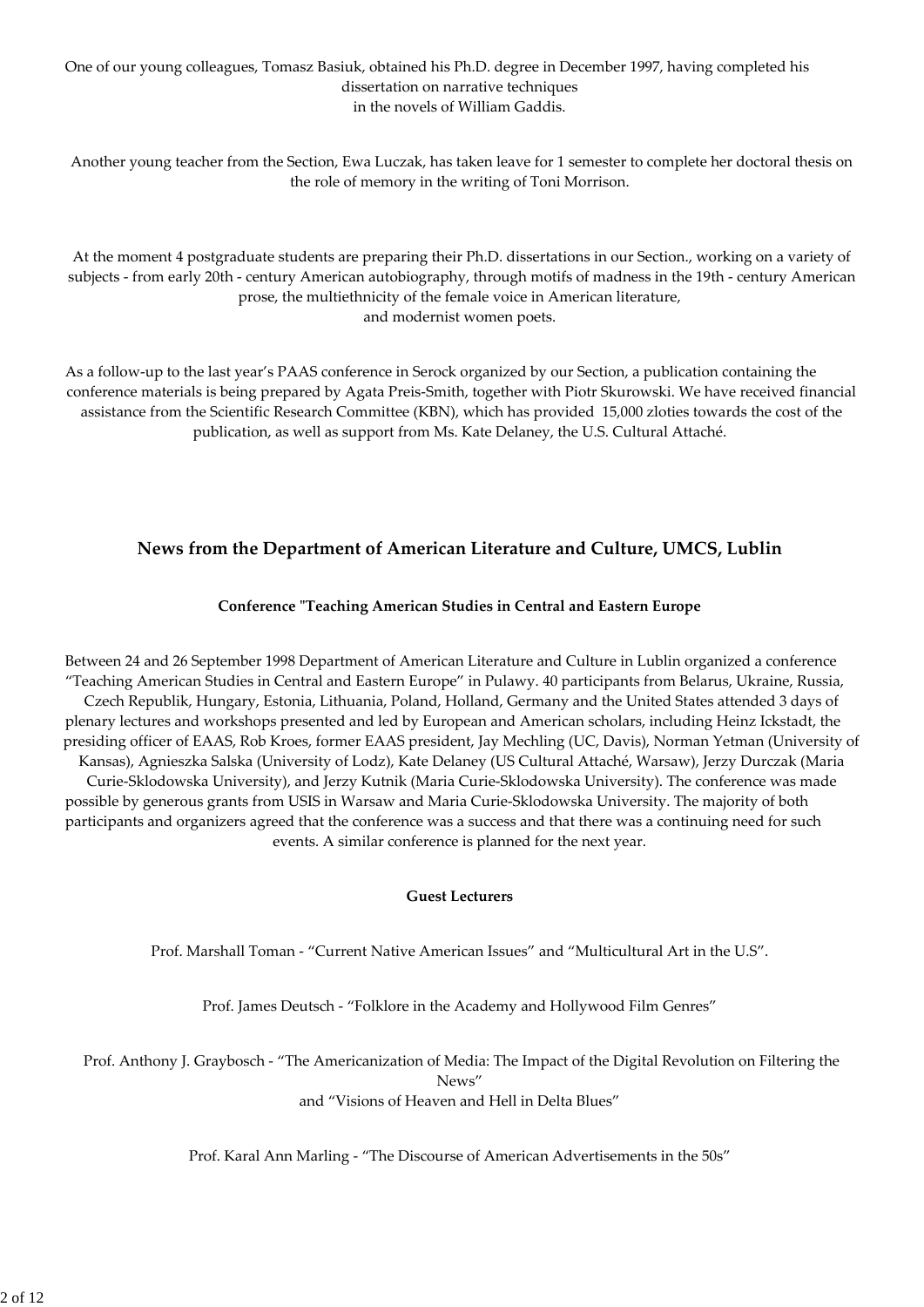#### **New Specialized Courses**

Jerzy Durczak ‐ American Short Story Revival

Joanna Durczak ‐ The White Man Speaks of the Red Man. The Red Man Speaks of Himself: American Literature of Contact

Jerzy Kutnik ‐ History of American Art (lecture), Social Issues in the 50s and the 60s and the U.S. Supreme Court Decisions

Pawel Frelik ‐ American Science Fiction: History and Main Issues

#### **Events**

Joanna Durczak, Jerzy Durczak, Dorota Janowska and Pawel Frelik presented papers at the biennial conference of European Association for American Studies in Lisbon in April 1998.

Monika Adamczyk‐ Garbowska is currently a Senior Fulbright Fellow at Brandeis University in Waltham, Massachusetts.

Malgorzata Siwek took part in the 7th Annual PASE Conference in Szczyrk in May 1998 as well as I the "Evidence of Literature" conference in Kazimierz in September 1998 where she presented a paper.

In June and July 1998 Pawel Frelik took part in a 2‐month Summer Institute for American Literature at University of California at Santa Barbara.

Department of America Literature and Culture in Lublin is preparing a conference on teaching American studies in teacher training colleges in Poland. The tentative date is February 1999.

# **News from the Department of American Literature and Culture, University of Silesia, Katowice**

On April 23 Thomas F. Connolly, Fulbright Professor at the University of Ostrava and Review Editor of The Theatre Research International, delivered a lecture on 19th ‐ century American melodrama. The lecture was illustrated with a play entitled "Little Innocence or The Daughter of an Engeneer," written by Prof. Connolly and performed by the English Language Theatre of Ostrava.

Kate Delaney, the Cultural Attaché at the American Embassy in Warsaw, paid a visit to the University of Silesia on May 20, 1998. She met with the Rector, prof. Tadeusz Slawek, the head of the Department of American Literature and Culture, prof. Teresa Pyzik and other staff members. During her visit Ms Delaney expressed her wish to participate in the October PAAS Conference in Ustron and to present a paper entitled "What Do We Talk About When We Talk About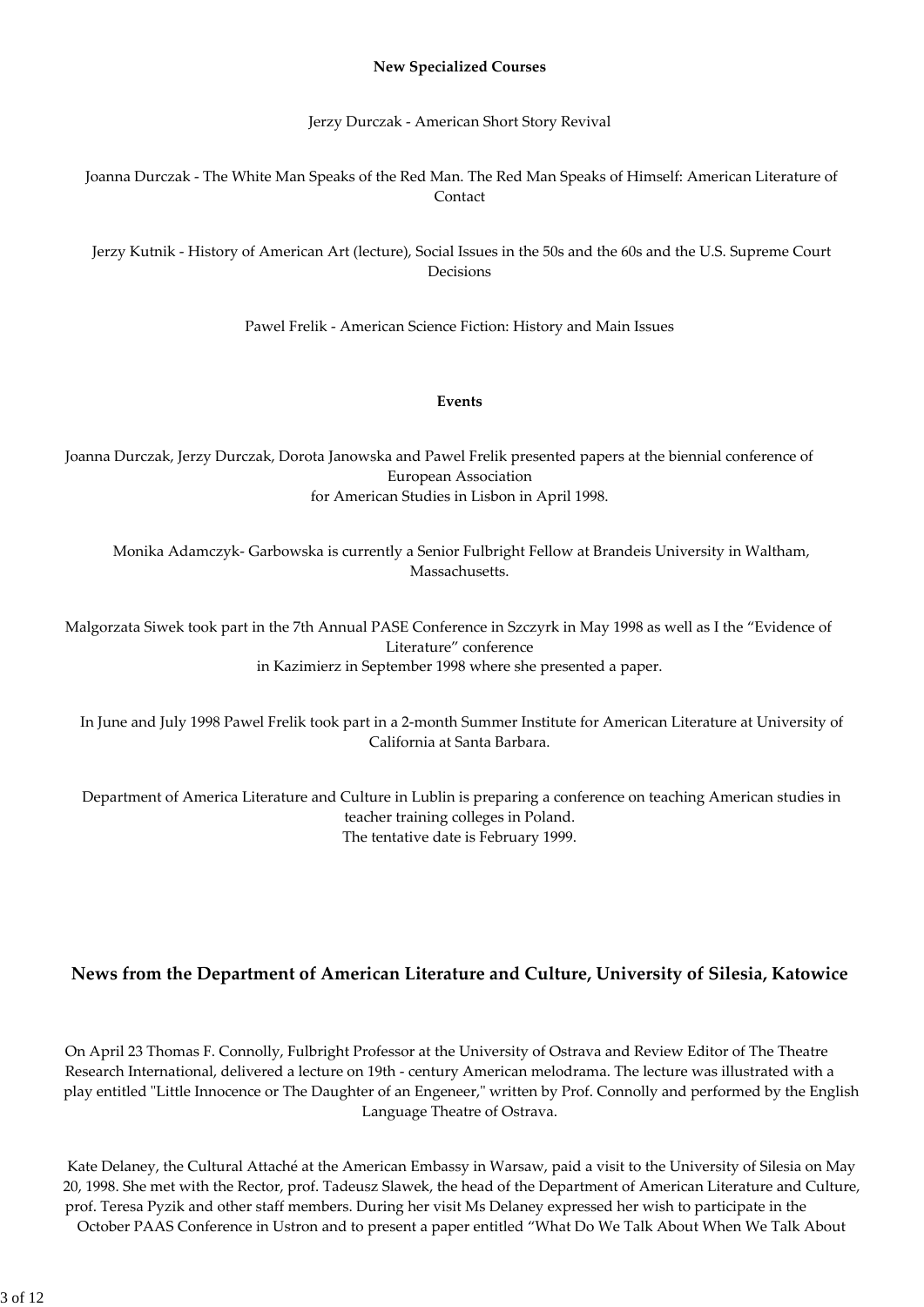# **News from American Literature and Culture Department, University of Lodz**

A conference on Native American Literature, organized by Jadwiga Maszewska, took place on 26‐29 April, 1998. Speakers from the United States, Great Britain, France, Germany and Finland, as well as Polish Americanists from Lublin, Sosnowiec, Poznan, Wroclaw and Lodz delivered papers on contemporary American Indian Prose and Poetry. Susan Castillo of Glasgow University, author of Notes from the Periphery, conducted four workshop sessions in which works by native American authors were read and discussed. The Conference, which was also attended by Ms Kate Delaney, the cultural Attaché from the American Embassy in Warsaw, received substantial financial support from the United States Information Service. The organizers wish to express their thanks to the American Embassy, and to Ms Delaney for her personal support of the conference.

#### **New Courses**

Krzysztof Andrzejczak and Zbigniew Maszewski ‐ World Literature: Selection of the 19th and 20th ‐ century fictions from Europe, the Americas, Africa and Asia

Krzysztof Andrzejczak ‐ "We Have to Invent New Games": Postmodernist Transformations and Plays

Zbigniew Maszewski ‐ The American Short Story Between the Wars

Jadwiga Maszewska ‐ Environmental Issues in American Literature

David Francis (Fulbright) ‐ Twentieth Century American Poetry ‐ proseminar ‐ Twentieth Century American Literature Survey ‐ American Poetry & Time ‐ Monograph Lecture ‐ Contemporary American Poetry and Poetics ‐ Special Subject Seminar ‐ Contemporary American Poetry and Critical Theory

Richard Profozich ‐ The course will explore historical, cultural, and literary aspects of the American Dream, compare and contrast American and Polish national visions/missions, and research an American author's approach to some aspect of the American Dream.

Agnieszka Salska presented a paper at the conference organized by Department of American Literature and Culture at UMCS and USIS, Warsaw on "Teaching American Studies in Eastern Europe" and served as supervisor of the doctoral dissertation on "The Poetics and Poetry of Thomas Merton" successfully defended (at the Faculty of Languages University of Lodz) by Mr. Waclaw Grzybowski of the English Department, University of Opole.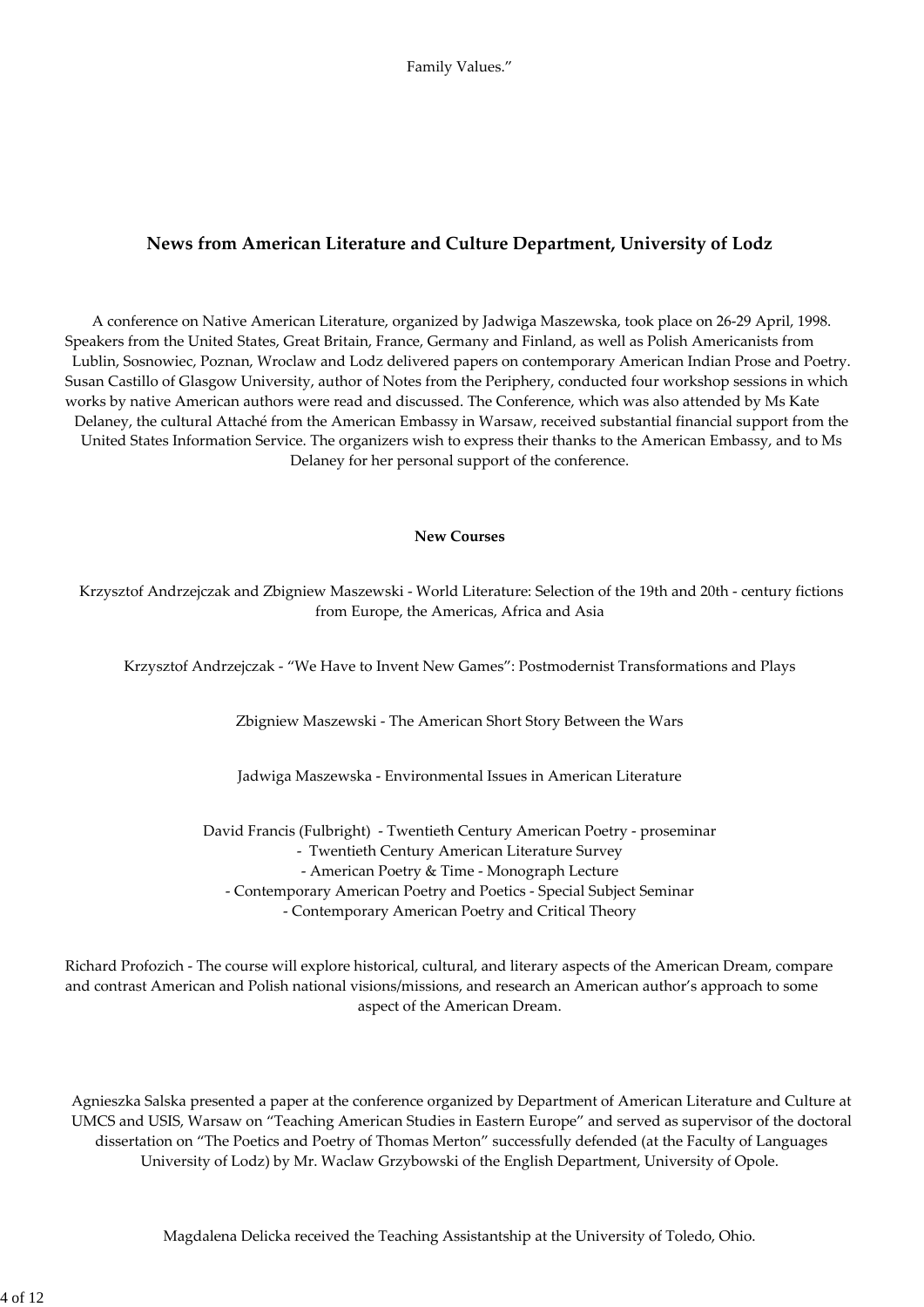# **News form the English Studies Institute, Gdansk University**

Cheryl Alexander Malcolm (University of Gdansk) presented the paper " Through the Eye of the Needle: The Othering Process in Abraham Cahan's "Yekl: A Tale of the New York Ghetto" at the EAAS biennial conference in Lisbon in April. At the annual conference for the International Society for Contemporary Literature and Theatre which tookplace in the Netherlands from July 20 to August 3 on the theme " The Representations of Landscape and the Natural World in Contemporary Literature and Theatre" she presented the paper "Mapping the Bodies/Borders of the Nation".

# **News from the Department of American Studies and Mass Media Institute of International Studies, University of Lodz**

#### **Events and Programs**

Lecture series. ASM will continue the Guest Lecture Series that began three years ago. The first speaker will be Ted McGuire, professor of philosophy at the Center for the Philosophy of Science, University of Pittsburgh. The lecture will be corresponded by ASM and the Institute of Philosophy, University of Lodz. The lectures in the Series are open to the general public and will be announced in the local media.

This year the faculty of ASM has been joined by David LaFrance who is Professor of History at Oregon State University. Prof. LaFrance will be teaching American History and Politics and conducting MA seminars.

Tomasz Pludowski spent the first six months of 1998 as a visiting scholar at New York University where he conducted research toward his doctoral dissertation entitled "Political Advertising in Two Cultures: A Comparative Content Analysis of the Presidential Campaign Television Broadcast in Poland and the U.S."

A five‐semester MA Special Program in American Studies and Mass Media directed by Wieslaw Oleksy will begin this Fall. The program is targeted at the graduates of English Teacher Training Colleges. 50 students out of 120 candidates were admitted into the program which will offer the following MA seminars: "American Politics and History" (David LaFrance), "American Visual Cultures" (El?bieta H. Oleksy), "American Economy" (Piotr Wajszczyk),"Mass Media and Public Relations in the USA and Canada" (Ewa Brzezinska and Wieslaw Oleksy). The graduates will receive MA Degree in International Relations and American Studies.

#### **Visits at ASM**

Bob Donnorummo, (May 17‐21, 1998) Associate Director of the University Center for International Studies (UCIS), University of Pittsburgh met with ASM's faculty and students and gave seminar on "American Approaches to Poland's NATO Membership".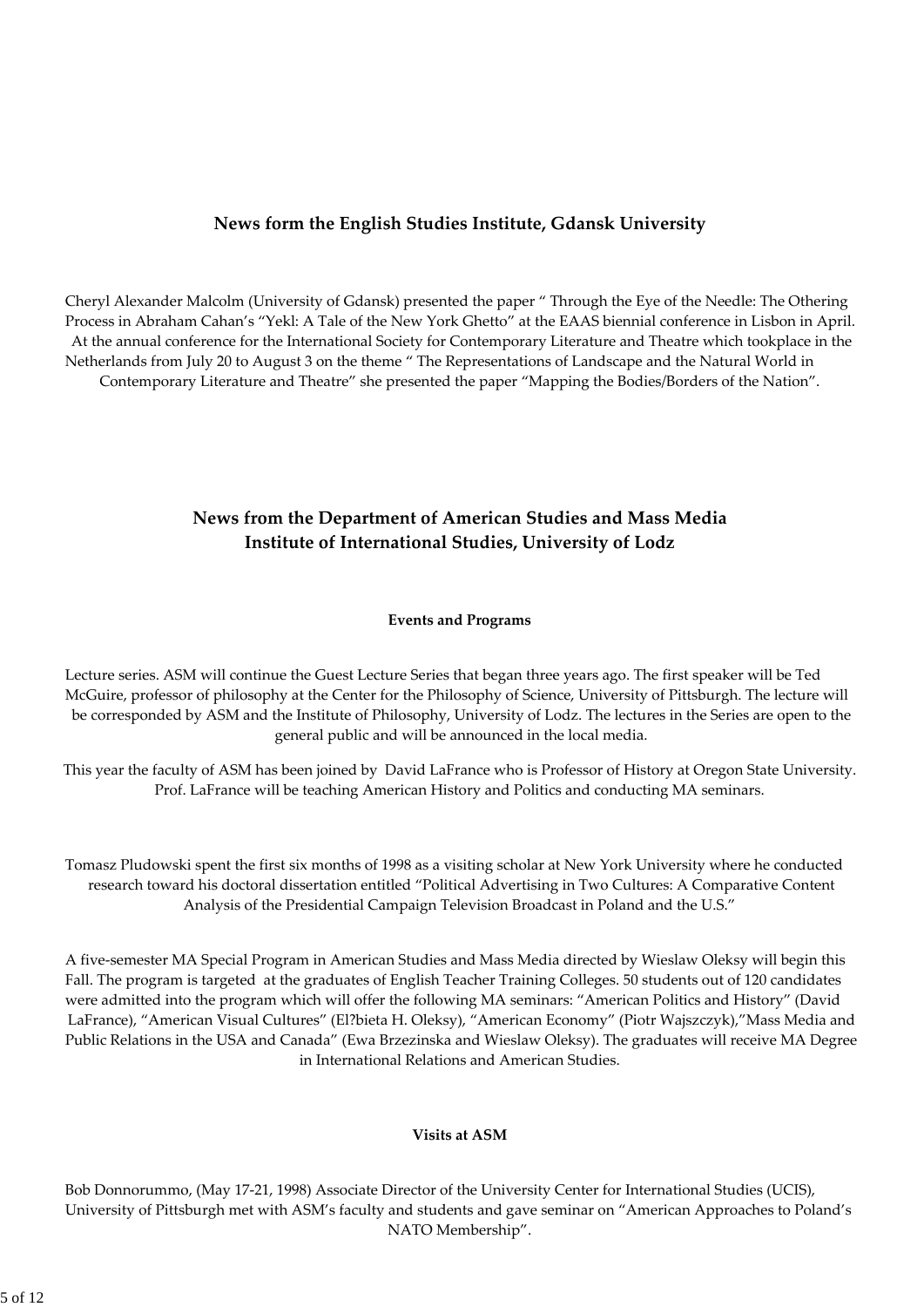Prof. Joe Atkins, (September 5‐13, 1998) Department of Journalism, University of Mississippi.

Lauri Apple, (June 1‐28, 1998) a graduate student at UCIS, University of Pittsburgh researched the situation of American and Polish women.

#### **Presentations at Conferences**

Elzbieta H. Oleksy gave a key‐note address at the "Winds of Change. Women and the University Culture" International Conference organized by the University of Technology, Sydney, Australia, July 13‐17, 1998. Her lecture was entitled " Plight in Common: Women's Studies in Poland and the US." On July 21 she gave a seminar at the University of Adelaide on "Teaching American Feminism to Polish Students of American Studies."

Elzbieta H. Oleksy "Akredytacja i doskonalenie jako?ci kszta?cenia w szkolnictwie wyzszym."

Wieslaw Oleksy "Fulbright‐Heyes. Study Travel Abroad Program: do?wiadczenia i perspektywy." Conference of the Polish Fulbright Alumni Association: "Wyzsze uczelnie stymulatorem przemian systemowych w Polsce; Rola stypendystów Fulbrighta: doswiadczenia ‐ bariery ‐ szanse", at Adam Mickiewicz Uniwersity, Pozna?, January 9‐10, 1998.

Wieslaw Oleksy " Canadian Studies in Poland," Conference of the German Association of Canadian Studies, Grainau, Germany, February 20‐22, 1998.

Wieslaw Oleksy spent two weeks at the University of Granada, Spain (May 15‐27, 1998). The purpose of the visit was the preparation of student and faculty exchange between ASM and the American Studies Program at the University of Granada.

James Deutsch " Diverse Divers: Contemporary Meanings and Metaphors in a Native American Creation Myth", Conference on Native American Literature in Today's America, University of Lodz, 27 April 1998.

James Deutsch " Celebrating Capitalism, Consumerism, and Convenience at the 1958 World's Fair", European Association for American Studies Conference, Lisbon, 4 April 1998.

James Deutsch " The Jewish Voice in The Jazz Singer, " Ronald S. Lauder Foundation Club, Lodz, 11 January 1998

## **Participation in Events**

Ewa Brzezizska was invited to Zakopane (September, 22‐24) to a conference " Profession ‐ Businesswoman" organized by June Lavelle (Project Firm ‐2000, sponsored by USAID) gathering about 150 businesswomen from all over Poland. She gave three workshops on "Team Building".

In August 1998, Joanna Rydzewska attended an intensive advanced postgraduate summer school " Gendered Subjects: Rethinking Citizenship, Identity and Knowledge" in Turku, Finland.

On January 29, 1998 Tomasz Pludowski participated in a discussion of media professionals and theorists "Press Coverage of President Clinton in Crisis" organised by Media Studies Center at New York City.

On March 21, 1998 Tomasz Pludowski attended the second annual conference of the New Jersey Association of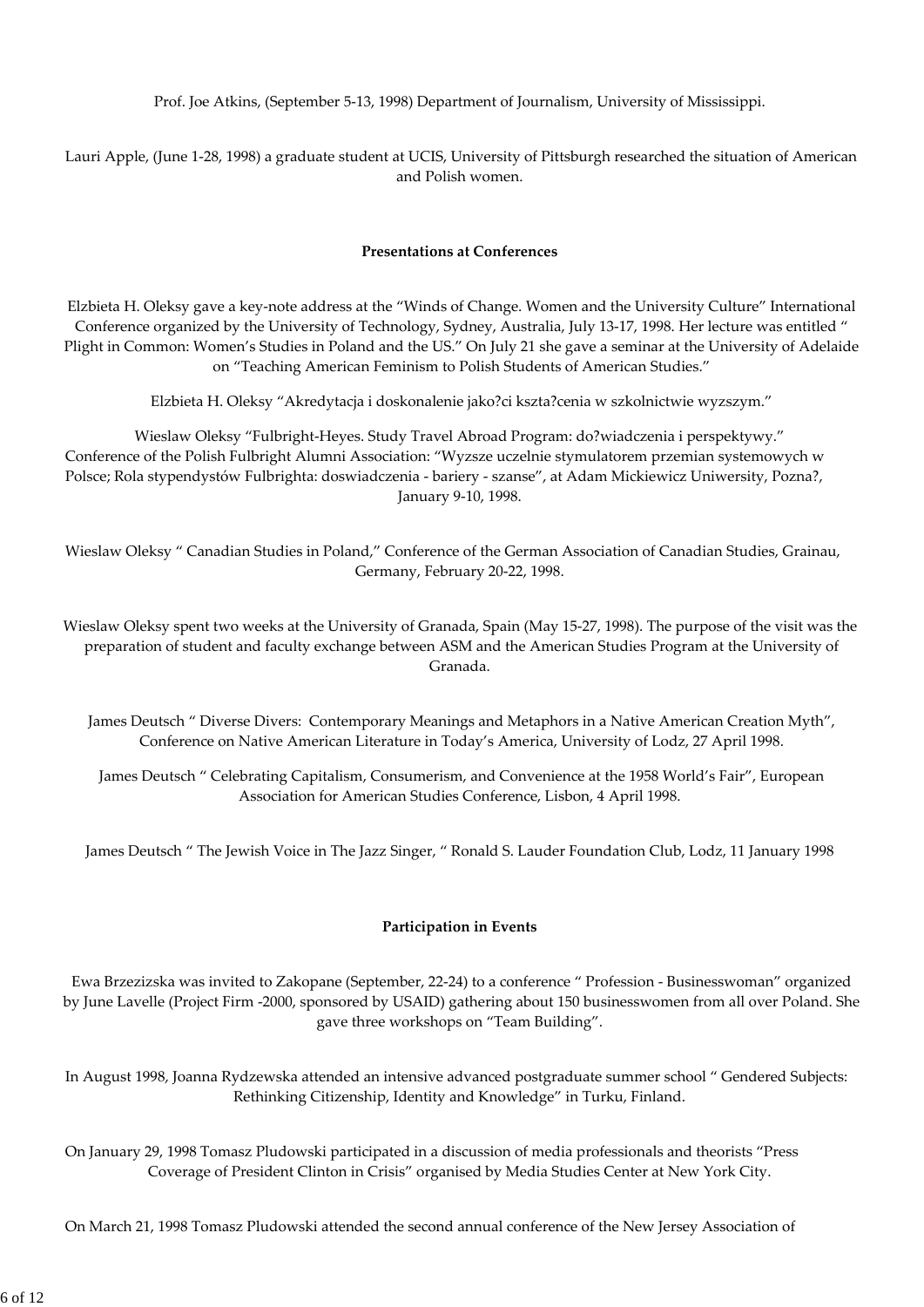On March 27‐28, 1998 Tomasz Pludowski participated in "The Legacy of McLuhan: A Symposium" organized by the Department of Communication and Mass Media Studies, Fordham University, New York.

#### **New Courses**

In the academic year 1997/98 the Departmentof American Studies and Mass Media offered the following courses in English within the curriculum of the Institute of International Studies. 277 students took these courses and earned credits

for them. Fall semester Elzbieta H. Oleksy " Film Adaptations of American Classics" Wieslaw Oleksy "Language and Media" Wieslaw Oleksy "Technology in American Culture" Tomasz Pludowski "MassMedia an Democracy" James Deutsch " Cultural History of American Cinema" James Deutsch "American Western" James Deutsch "American Folklore" Robert Kirkland "Introduction to American Government" Robert Kirkland "American Culture" Robert Kirkland "American Civil Society" Spring semester Elzbieta H. Oleksy "Politics and Culture of the American South" Wieslaw Oleksy "International Conflict Resolution ‐ Internet Course" James Deutsch "Introduction to Mass Media" James Deutsch " Cultural History of American Cinema" Robert Kirkland " Civil Society and the American Experience" Robert Kirkland "Introduction to U.S. Foreign Policy" Agnieszka Borkowska "American Short Fiction"

# **News from the ED , UMCS, Lublin**

Irmina Wawrzyczek presented the paper "Secular Courts and Sexual Discipline in Early Tobacco Colonies" at the biannual EAAS Conference in Lisbon, April 1998.

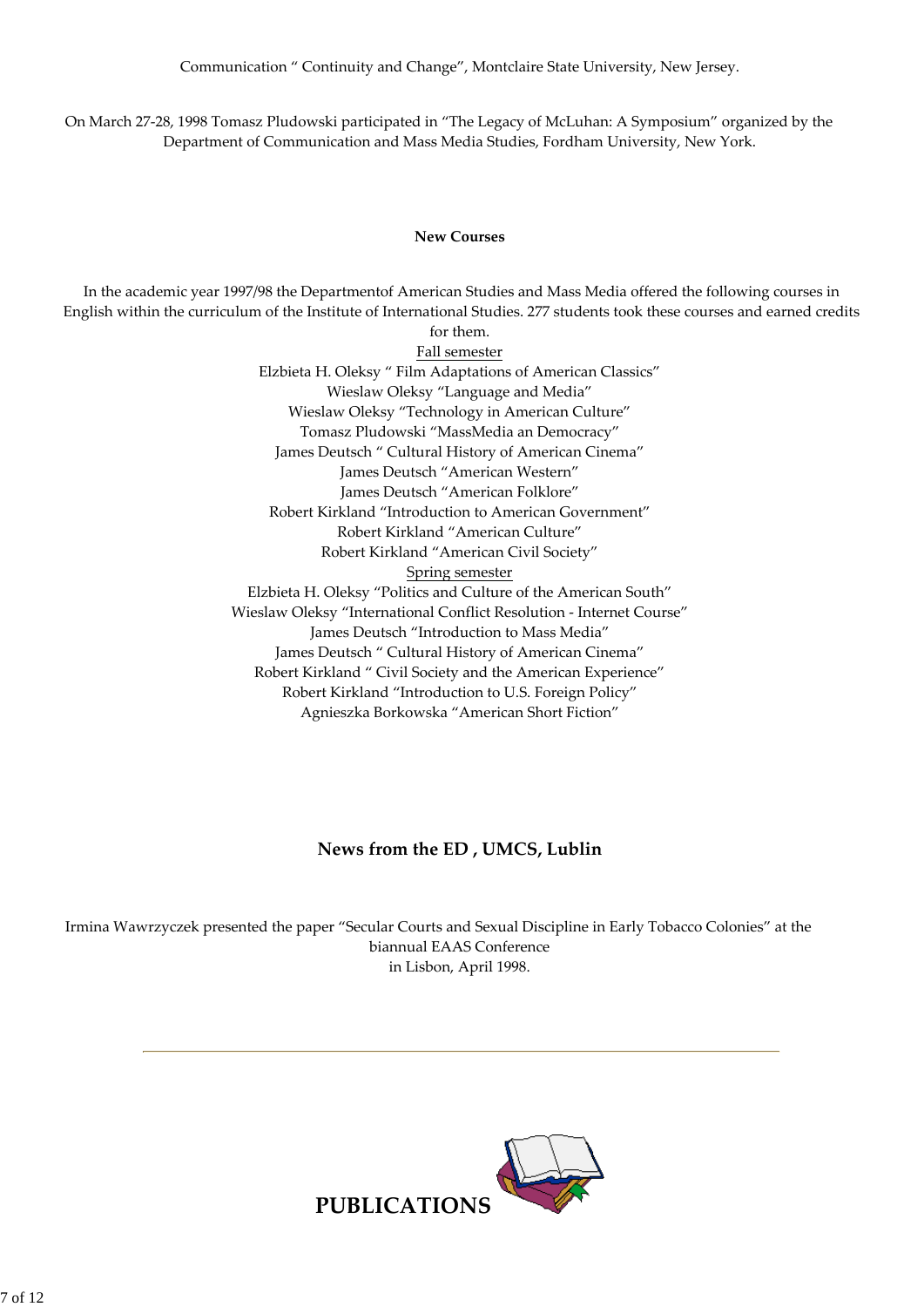#### **Monika Adamczyk‐Grabowska**

"Paradoksy Diaspory. Singerowski bohater jako alter ego pisarza," (Literatura i Komunikacja, Lublin: Wydawnictwo UMCS, 1998, pp. 394‐403)

## **Krzysztof Andrzejczak**

The Writer in the Writing: Author as Hero in Postwar American Fiction, (International Scholars Publications, New York, 1998.)

ʺZycie idzie w kierunku nieladu"; fascynacje i refleksje Philipa Roth, essay, (Tygiel, Lodz, 6‐8, 1998)

#### **James Deutsch**

"I Was a Hollywood Agent: Cinematic Representations of the Office of Strategic Services in 1946, ", (Intelligence and National Security, 13 (Summer 1998), pp. 85‐99. "Diving in Primordial Waters:Motif and Metaphor in a Native American Creation Myth," in Sounding the Depths, eds. Christine Raguet‐Bouvart and Gayle Wurst, (Liége, Université de Liége, 1998), pp.119‐26 Dr. Strangelove's America: Society and Culture in the Atomic Age, by Margot Henricksen, (review) (American Studies International, 36 (June 1998), pp. 92‐93 Westerns: Making the Man in Fiction and Film, by Lee Clark Mitchell, (review) (American Studies International, 36 (February 1998), pp. 98‐99 Somewhere in the Night: Film Noir and the American City, by Nicholas Christopher, (review) (American Studies International, 36 (February 1998), pp. 99‐100

#### **Joanna Durczak**

Sharon O'Brien, Willa Cather: The Emerging Voice (review), (EAAS Newsletter, February 1998, p.20) "Indianskie dlugi poezji amerykanskiej", (Kresy 1/1998, pp.112‐121) Louise Erdrich, "Saint Marie", (Kresy 1/1998, pp. 122‐126 (translation) Leslie Marmon Silko, "Dawno temu…," (Kresy 1/1998, pp.127‐136 (translation)

## **Pawel Frelik**

"Cyberpunk, " (Magazyn Sztuki 1/1998, pp.120‐128)

## **Jerzy Kutnik**

Eric T. Dean, Jr., Shook Over Hell. Post‐Traumatic Stress, Vietnam, and the Civil War (review), (EAAS Newsletter, September 1998, pp. 27‐18) an entry in Federman: A to X‐X‐X‐X, (San Diego: San Diego State UP, 1998)

## **Elzbieta H. Oleksy**

"Wizerunek kobiet w amerykanskiej kulturze masowej," in Portrety kobiet i mezczyzn w ?rodkach masowego przekazu i podrecznikach szkolnych., ed. Renata Siemienska. (Warszawa: Wydawnictwo Naukowe "Scholar", 1997, pp. 63‐67) Kobieta w krainie Dixie. Literatura I film (Dixie's Women. Literature and Film), (Wydawnictwo Uniwersytetu ?ódzkiego, 1998) "Akredytacja po polsku i amerykansku" (Accreditation in Poland and the United States"), (Kronika. Pismo

Uniwersytetu ?ódzkiego, May 1998)

8 of 12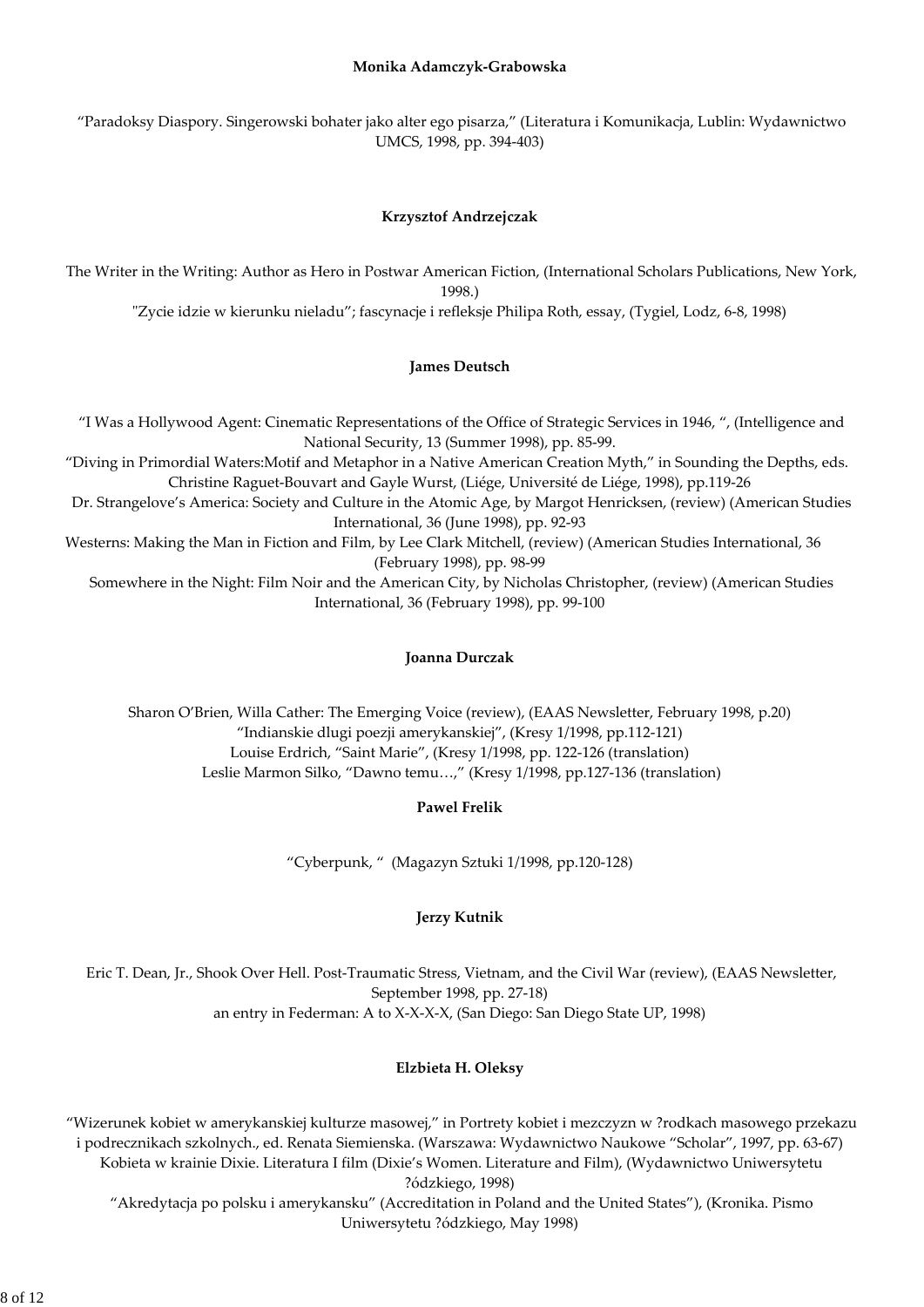#### **Teresa Pyzik**

Essays in American Literature, ed. Teresa Pyzik, (Wydawnictwo Uniwersytetu Slaskiego, Katowice, 1995) Literatura w kszta?ceniu i wychowaniu, ed. Teresa Pyzik, (Wydawnictwo Uniwersytetu Slaskiego, Katowice 1997)

#### **Agnieszka Salska**:

"Od korespondencji do poezji. Listy Emily Dickinson" , (Literatura i komunikacja: od listu do powiesci biograficznej. Eds. Artur Blaim i Zbigniew Maciejewski, Wydawnictwo UMCS, Lublin 1998.) among contributing authors in An Emily Dickinson Encyclopedia, edited by Jane Eberwein, (Greenwood Press, Westport, Ct.:1998)

#### **Irmina Wawrzyczek**

Planting and Loving: Popular Sexual Mores in the Seventeenth‐Century Chesapeake (Lublin: Wydawnictwo UMCS, 1998)

# **CALL FOR PAPERS**

International Conference

# **Gender/Theatre/Cinema: A Cross‐cultural and Inter‐disciplinary Conference in Film and Theatre Studies**

Dates: April 8‐11, 1999

Place: The Conference Center, University of Lodz

Organizers: Departments of Film and Theatre, University of Lodz, the Department of American Studies and Mass

Media, University of Lodz,

and the Department of Film and Drama, University of Reading (England).

The conference will address issues arising from the study of gender in film and theatre. It will be structured around keynote lectures, presentations and panel discussions. It will hopefully provide a unique opportunity for scholars and students of film and theatre from Europe and North America to meet

and debate formally and informally.

The language of the conference is English.

If you would like to present a paper, to last approximately 20 minutes, please send an outline before November 30, 1998, to:

> Prof. Elzbieta H. Oleksy Department of American Studies and Mass Media Narutowicza 54 90‐136 Lodz fax (48 42) 631 95 82 e‐mail: eloleksy@krysia.uni.lodz.pl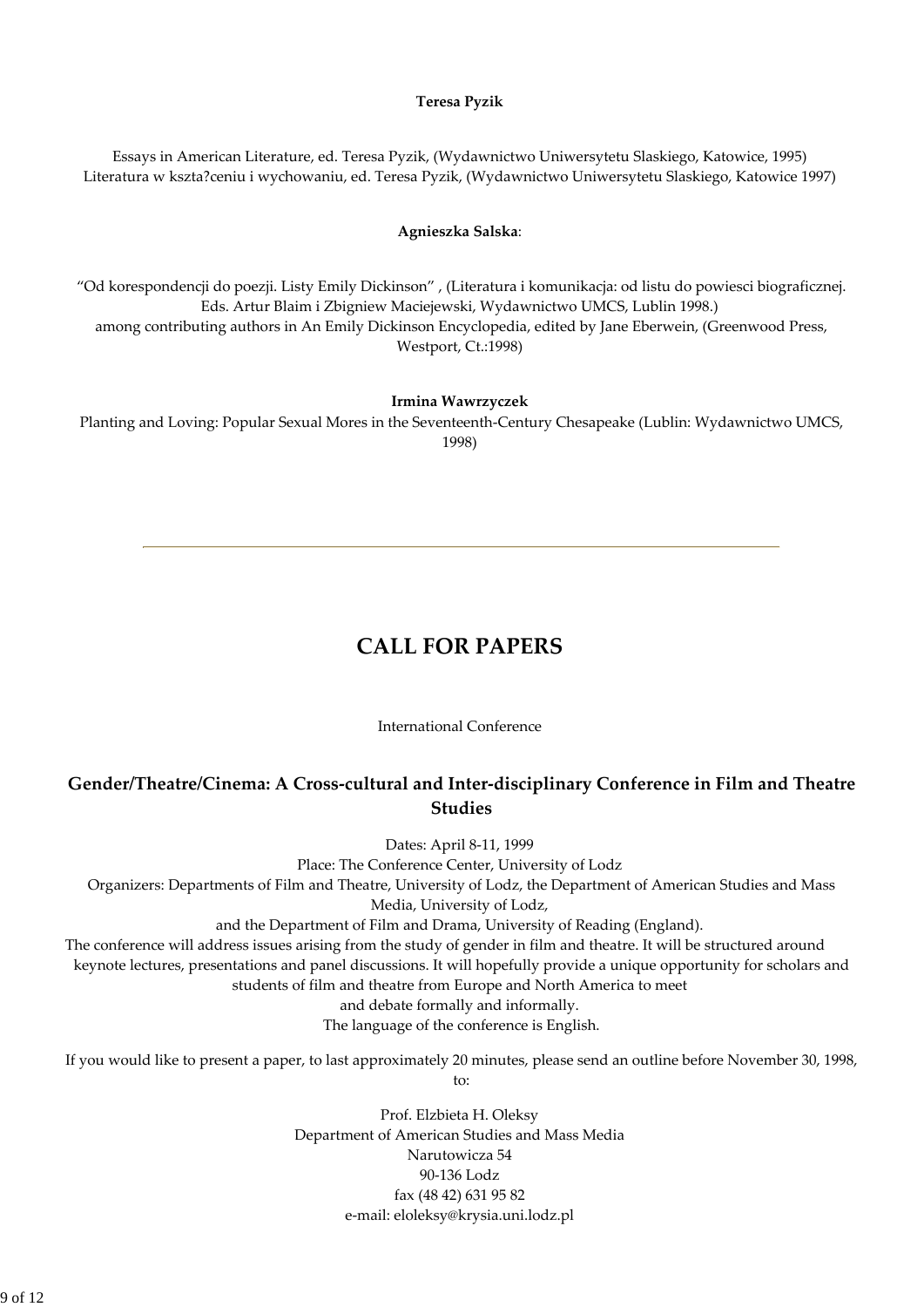Dr. Marta Kowalska Dr. Elzbieta Ostrowska Katedra Teorii Literatury, Teatru i Filmu Uniwersytet ?ódzki ul. Sienkiewicza 21 90‐114 ?ód? fax (48 42) 632 04 31 e‐mail: ostrel@krysia.uni.lodz.pl

#### **Request for Submissions**

Elzbieta H. Oleksy has completed a chapter an " American Literary Scholarship in Central Europe and the Baltics, 1989‐1997" and submitted it for publication in American Literary Scholarship, an annual publication of the Duke University Press. In the chapter she included selected publications from the materials provided by Polish Americanists. She would like to invite colleagues working in the field of American Studies in Poland to submit their monographs/ edited collections/articles, etc. published in 1998 to be considered for review in the next edition of ALS. **Deadline for submission of materials to be considered for review in ALS: April 15, 1999**.

# **FROM THE TREASURER**:

The new number of PAAS bank account is: PKO bp XV O./ Warszawa Nr 10201156‐424851‐270‐1

# **FROM THE EDITOR:**

The next issue of the PAAS Newsletter can be expected in March 1999. We warmly invite you to share with us any information concerning your research and activities in the field of American Studies. You may use the following address to contact the Newsletter:

| <b>Artistics</b><br><b>SAVEMB</b> |  |  |
|-----------------------------------|--|--|
|-----------------------------------|--|--|

Jadwiga Maszewska American Literature & Culture Department University of Lodz Al. Kosciuszki 65 90‐514 Lodz fax: 48 42 366337

e‐mail : JAGAMASZ@Krysia.uni.lodz.pl